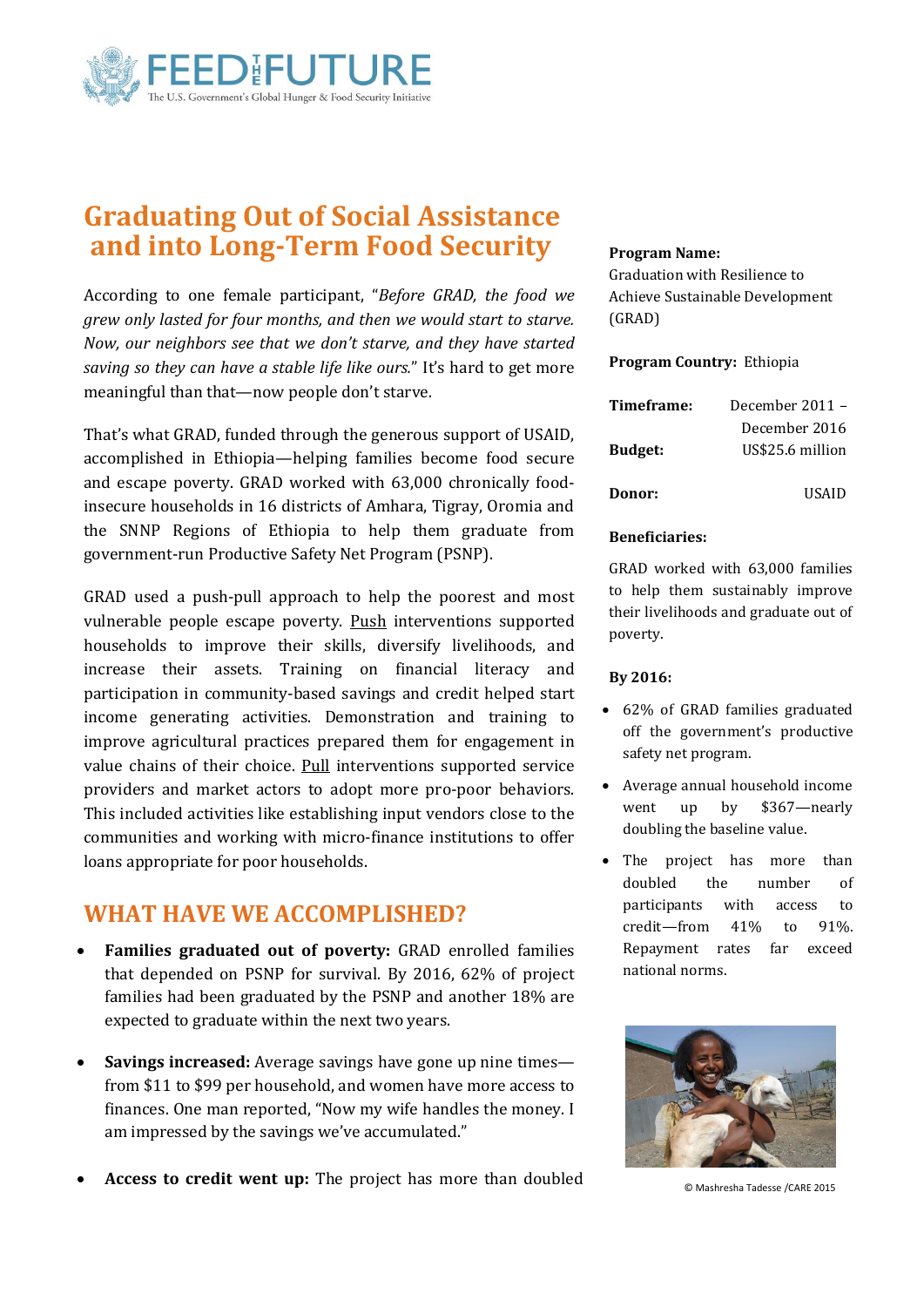the proportion of participants with access to loans—from 41% to 91%. Even in the midst of last year's drought, the repayment rate for GRAD households was about 80%, which is higher than rates in most non-GRAD communities even in normal years.



 **Incomes nearly doubled**: Mean household annual income increased by 87%, with new activities promoted by GRAD adding an additional \$367 per year to the \$418 households earned in 2012.

 **Women have more confidence and influence**: 90% of women reported having an increased role in decision-making in the household. On farming decisions alone, the proportion of women who made decisions jointly with their husbands was 91%, 52 percentage points higher than at baseline. Now, men are "*sharing the key to the cash* 

- *box*" with women.
- **Children have better nutrition.** The proportion of children under 2 years old who ate a minimum acceptable diet went up eight times between 2014 (6%) and 2016 (54%). Children consuming a minimum dietary diversity (eating from four or more food groups every day) also increased, by a factor of four.
- **Gender roles are more equitable:** 61% of women have more leisure time than they used to because men are assisting with some household chores. As one woman said, "… *after we started family discussions, now men are helping around the house and there is much less abuse*".
- **Living conditions improved:** People are investing money into their homes. "*Now we have built a house that is much better than our previous hut. Our new house has four walls and an iron sheet roof*."
- **Recovering from shocks got easier**: Now, 74% of households feel confident that they can recover from shocks, even ones as severe as the *El Nino* drought.

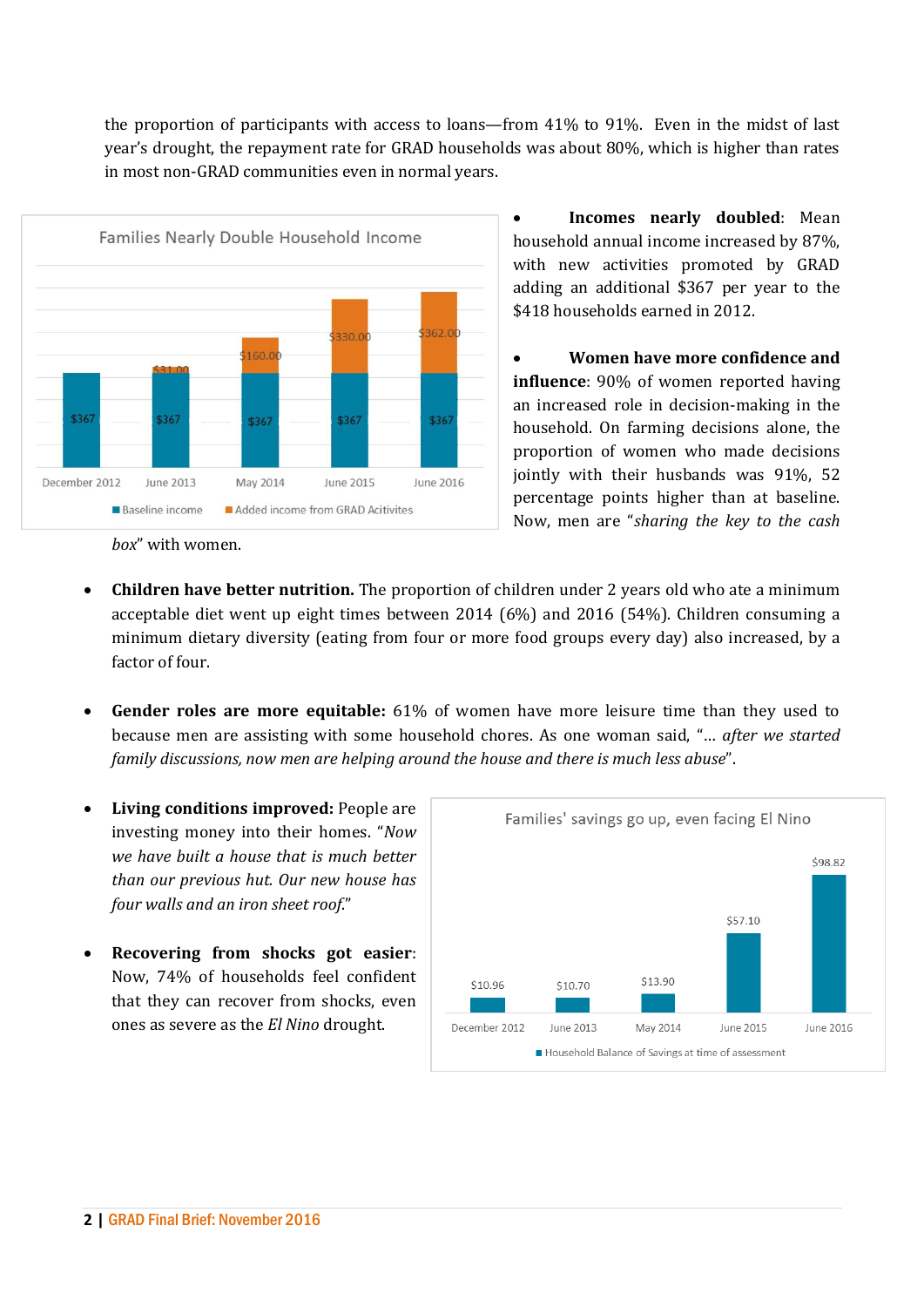## **HOW DID WE GET THERE?**

### **Push Interventions**

 **Working Together:** Village Economic and Social Associations (VESAs) are groups of peers and neighbors that brought men and women together for savings and loan activities and training on



economic skills and discussion around gender, harmful social norms, nutrition, etc. Other groups and cooperatives were formed for joint value chain work, allowing small producers to pool resources and aggregate product for market.

 **Empowering Women:** The project provided the first opportunities for most women to be part of, and often lead, community groups with men. Women are accessing loans and getting involved in economic activities and decision-making. Male role models, community leaders, and religious leaders are now talking about gender equality and often modeling it in their own lives.

- **Improved Agricultural Practices**: The project provided training and demonstration in practices to increase productivity and product quality. Such practices included use of improved seed, livestock fattening in enclosures, beekeeping in transitional hives, etc. At least 89% of families have adopted one or more new improved practice. GRAD focused on key value chains and market connections to make sure that improved practices could translate into sale and income for families.
- **Diversifying income sources:** At least 92% of households have adopted one new value chain and or income generating activity. The project has promoted activities that are pro-woman and appropriate in the context of climate change. Increasingly, off-farm and non-farm income sources are targeted to improve household resilience.

## **Pull Interventions**

- **Building private sector input supply:** GRAD created a network of agro-dealers selling agricultural inputs to bottom-of-the-pyramid farmers in small quantities at affordable prices. These dealers also provide support and advice to their customers as quasi-extension agents.
- **Increase access to information and services:** Access to extension services increased during GRAD and 88% of households now rank the services received as of high quality. In addition to training Development Agents, GRAD supported model farmers and agro-dealers to provide extension services to men and women farmers.